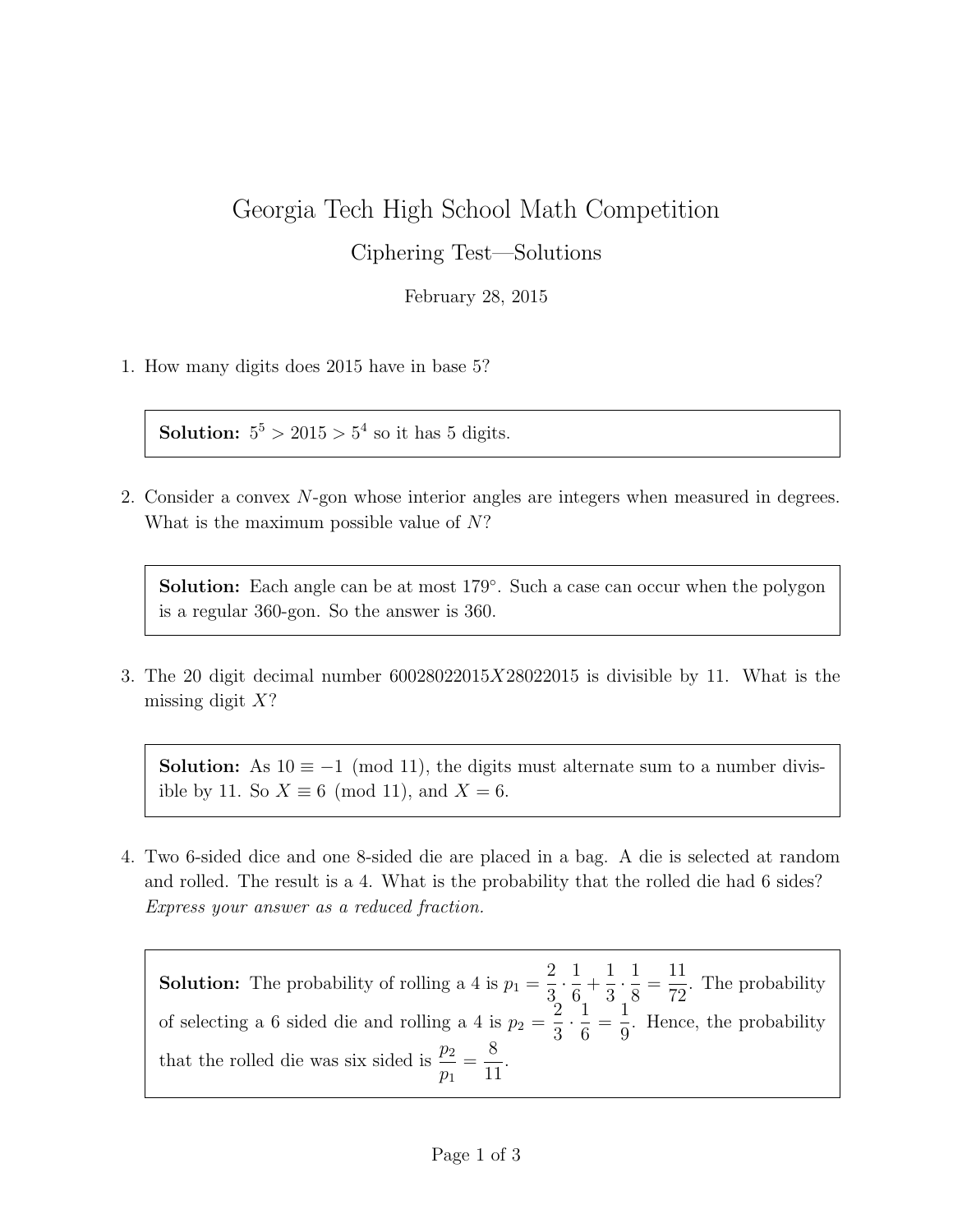5. Inside the unit circle  $C_1$  is inscribed an equilateral triangle  $T_1$ , inside of which is inscribed a circle  $C_2$  inside of which is inscribed an equilateral triangle  $T_2$ , inside of which is inscribed a circle  $C_3$ , ... What is the side length of triangle  $T_6$ ?

**Solution:** At each stage the figure is scaled by a factor of  $\frac{1}{2}$ 2 and the first triangle has side length  $\sqrt{3}$ . Thus the side length of triangle  $T_6$  is √ 3 32 .

6. It is known that in the sequence  $A, X, B, C, D, Y, 11$  the sum of any 3 consecutive terms is 19. Find the value of  $A + B + C + D$ .

**Solution:** 30. By assumption  $B+C+D=19$ . Now since  $A+X+B=X+B+C=$ 19 we can deduce that  $A = C$ . Analogously since  $C + D + Y = D + Y + 11 = 19$  we can deduce that  $C = 11$ . Combining the two we get  $A = C = 11$  and so the answer is  $A + B + C + D = 19 + 11 = 30$ .

7. A square is inscribed in a circle with integer radius. Let A be the sum of the areas of the square and the circle and let  $B$  be the sum of the circumference and the diameter of the circle. If  $A - B$  is an integer, what is its value?

**Solution:** Let r be the length of the radius. We know that r and  $A - B = \pi(r^2 2r+2r^2-2r$  are integers. As  $\pi$  is irrational r must be equal to 2 and the value sought is 4.

8. What is the smallest positive integer with exactly 12 positive divisors?

**Solution:** A number  $N = p_1^{a_1} \dots p_d^{a_d}$  has exactly  $(a_1+1) \dots (a_d+1)$  positive divisors. Note that the number of positive divisors does not depend on the primes in the prime decomposition but only on their powers. Thus to find the smallest positive integer with a given number of positive divisors we may assume that  $a_1 \ge a_2 \ge \ldots \ge a_d$ and that  $p_i$  is the  $i^{th}$  smallest prime number. Now the factorizations of 12 are  $12 \times 1, 6 \times 2, 4 \times 3$ , and  $3 \times 2 \times 2$ . The positive integers corresponding to each factorization, given our assumptions above, are  $2^{11} = 2048, 2^5 \times 3 = 96, 2^3 \times 3^2 =$  $72, 2^2 \times 3 \times 5 = 60$ . Comparing these integers we see that the smallest positive integer with exactly 12 positive divisors is 60.